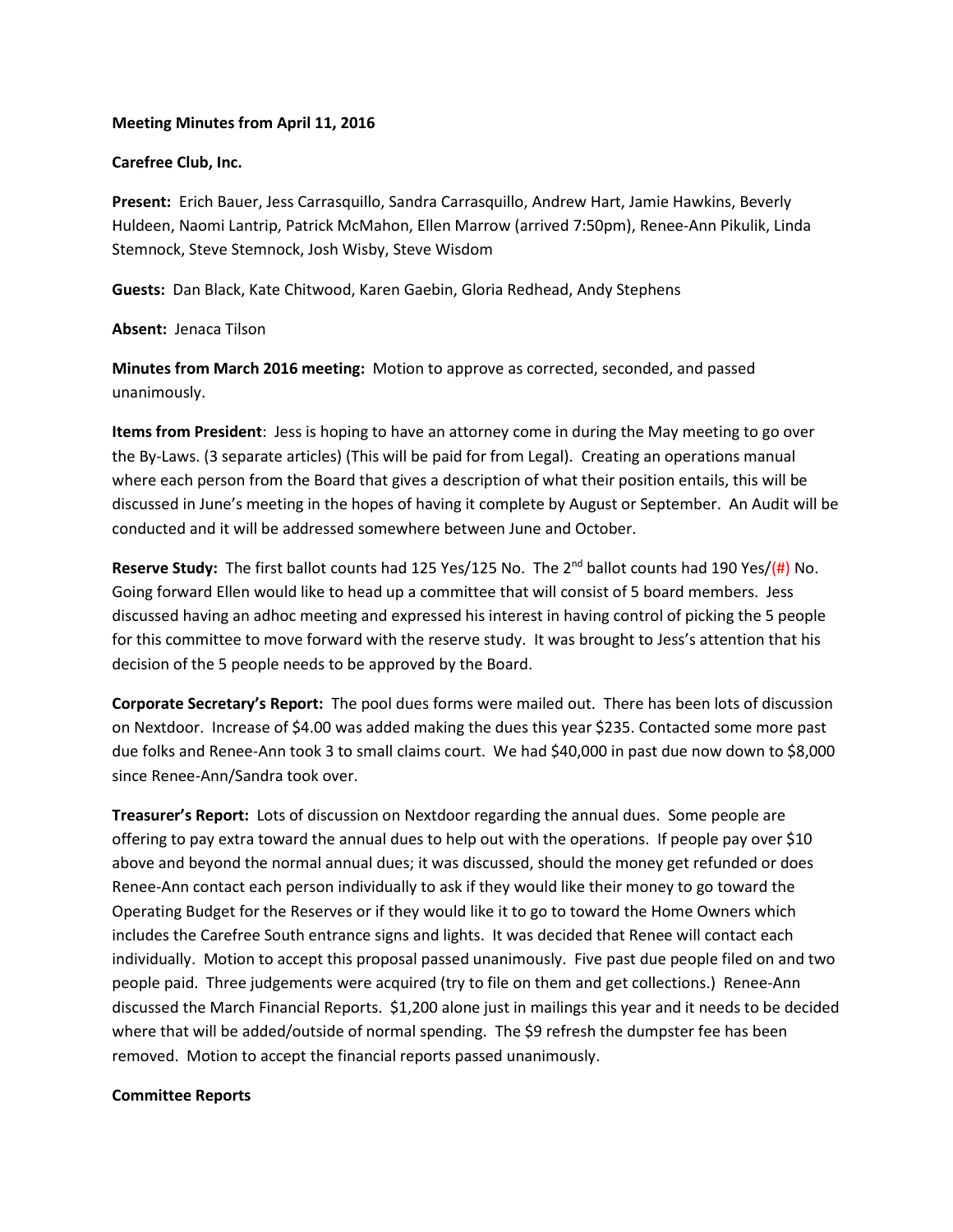**Pool:** Preparing to get things ready to open for the season. Johnson County Board of Health does inspections in late May and they like to use our pool. They consider our pool a nice example for them to show their operators. New things needed: diaper changing station to women's restroom, new umbrellas, and several lounge chairs need replaced. Water pumps are scheduled to be turned back on tomorrow, April 12<sup>th</sup>.

**Grounds:** Patrick reported that DeBaun has done their spring clean-up and have mowed several times already. DeBaun dropped their per mow figure from \$92 to \$82 (the next closest bid was over \$100) but monthly maintenance fee went up \$5 from \$30 to \$35. DeBaun will be mowing once per week as needed. A clean up fee increase from \$400 to \$775 difference this year was due to the change in mulch. Lawn treatment through DeBaun and the cost is \$2 more per treatment this year. Figuring 26 to 30 mows per year and that will stay within budget.

# **Newsletter:** N/A

**Clubhouse:** Zumba class is off the table. They decided not to go through it. \$825 raised on clubhouse rental. Various supplies were purchased for the clubhouse. Payments made.

**Website:** An email client was connected to the database. When you email through the database and a member replies to you, there's another email client that sits out there by its self, when you compose a message it doesn't allow you to format properly and it comes back to your personal email account. Don't reply back, you'll have to go back to database and reply or respond from there.

Swim Team: It is the 42<sup>nd</sup> year for the swim team! Season schedule is set and we have 8 meets (5 of those meets will be at home. Erich to email Patrick the dates of the home meets to try and coordinate the mowing around those home meets.) They also have a conference in Decatur. Swim team board meeting is this Wednesday. Fun Run has been scheduled for June 18th. Each year the Fun Run has 100- 140 participating runners and needs 20 volunteers to assist with the Fun Run. There are 135 kids on the Carefree Club swim team and it takes between 28-30 adult volunteers to run each swim meet. When 2 teams compete we could have close to 500 people that attend. Roughly 60-75 kids take swim lessons. A lot of kids take lessons for a couple summers and then move on up to the swim team.

**Activities:** The Easter egg hunt went well and Bev had lots of volunteers to assist with filling the eggs and hiding the eggs. She also received 3 donations of candy. An ice cream social is scheduled opening day of the pool, May 28, between 2pm-4pm. For the annual Pool Party will be held July 23, from 6pm-10pm. The July  $4<sup>th</sup>$  cook out will start at 12pm and go until the food is gone. Hog Roast may be moved to an earlier date of August 27, from 5pm-7pm. Community Garage Sale is scheduled June 4. Free advertising was discussed for the Community Garage Sale; Daily Journal free advertisement, Craigslist, put up our own signs (we would need volunteers to paint the 4 signs that we currently have), Johnson County Facebook page for posting the garage sale.

# **Next meeting is Monday, May 9, 2016 at 7:00 p.m.**

Motion to adjourn made at 8:35 p.m., seconded and passed unanimously.